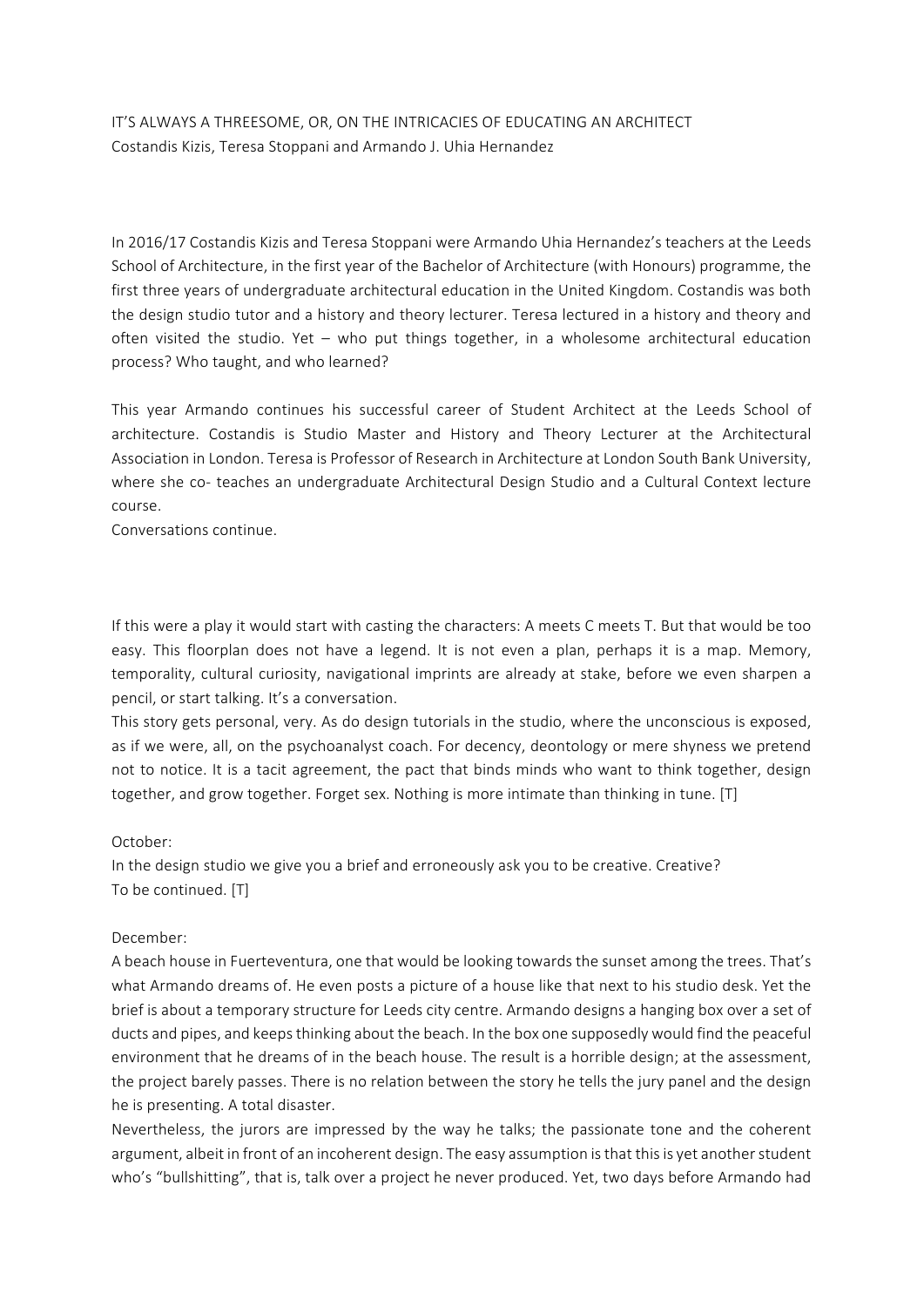asked the question "what is an architectural narrative?", and no matter what we told him, it was now obvious that he was more capable of developing a narrative rather than a project. [C]

#### February:

'Students amazed by you. Did you dance for them??? Armando almost in love.' [C] [email]

#### March:

Armando's dream and his narrative become architectural concern. In an email he writes: 'There is something missing in today's educational system and that is the active respectful relationship from the Master [read, tutor] to the Apprentice [read, student]. [Lacking] The benefits of having so is what is stopping some students to develop their maximum potential, and that is sad. The lack of this relationship is the lack of passion in the Master [tutor] and the lack of appreciation and respect from the Apprentice [student]. There are two reason why I am mentioning this: […] During these times you inspire[d me] to be better, to push my own boundaries and to develop new 'hybrid' ways of thinking with my projects and daily architectural life. [...] I intend to pursue for you passion, education and respect. Both of you are a key part of my future success within Architecture and everything that revolves around it.' [A]

#### February-April:

Lectures on Postmodern and Modern architecture. Reverse order of a "mission impossible" survey course, from Hadid to Hammurabi in 12 lectures. It makes sense for the first year of architectural studies to start with the "hot stuff" - it helps in studio! Postmodern and Modern were supposed to be the "easy" lectures. It turns out it was a nightmare. There wouldn't be two continuous minutes of talking without an interruption by Armando, ranging from surprisingly interesting questions to spontaneous comments such as "I don't like this guy" (the "guy" being Le Corbusier). It seems impossible to strike a balance between welcoming one of his comments and making a point in the lecture, and asking him to calm down. At some point, already exhausted, I come to 1929, the Barcelona Pavilion is projected on the screen. Next image, Mies's wonderful collage of it. I move to the next slide and there he goes again: "Hey! Can you go back?" He said nothing more, we all just looked at the image for another minute. [C]

#### April:

'I would like to take the opportunity to ask you something [...] In one of the surgeries you said the word 'creating' was banned in architecture, but why? I have been thinking of this a lot.' [A] [email]

Now Armando is standing in front of his desk in the studio, wearing a white apron and slicing a pile of wet clay with a big knife. He looks like a butcher when cutting meat. He is complaining about the material being heavy and not as malleable. Thin fillets of clay are laid out on the side of the desk, and when you ask him what he's doing he says "I don't know!!!" and bursts out laughing.

He doesn't want to say he's creating; that word was recently banned, so he just cuts clay fillets; as accurately as a good butcher, yet equally purposelessly.

On the next day, in the studio he presents a "conceptual model". He makes no sense when talking about it, but the actual model is the best piece he's produced so far. A sort of organic terrain made of clay, of almost sculptural quality, intersected by sheer, perfectly cut wooden surfaces, free-standing walls that penetrate and mark the clay. Key moment: Armando talks less and does more. [C]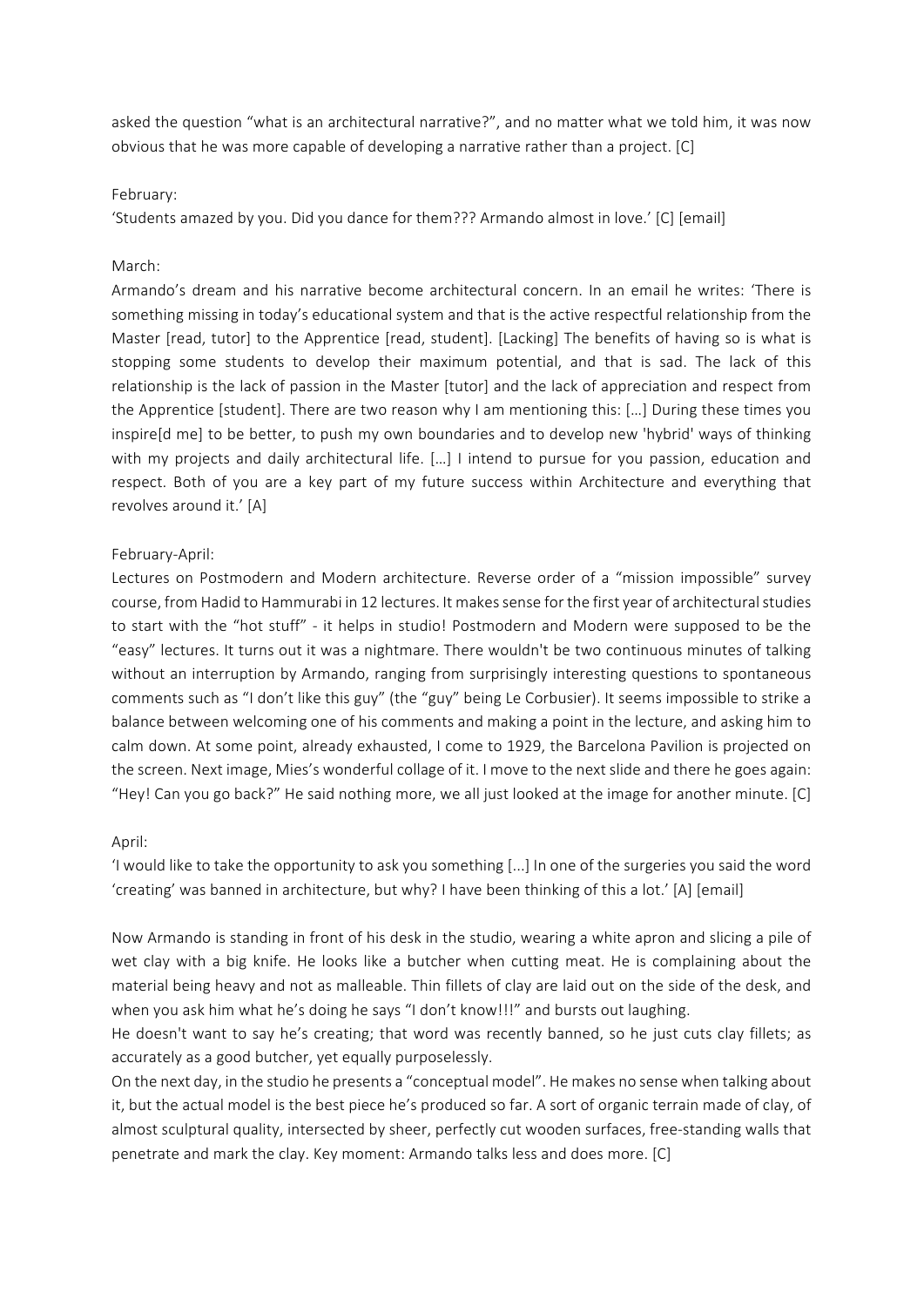For the Cultural Context Studies course, Armando writes an essay entitled 'Architecture in the Hands of the Incapable'. It is a polemical paper that 'explores the impact of globalisation, industrialisation and consumerism not only on architecture but on the architect', and reminds us 'of the importance of architecture and the effects it has on the context and the world in which architecture is applied'. The concerns and discoveries of one year of experimentation and questioning in the design studio transpire in the essay as well. [T/A]

'If one desires to research creation in architecture, it is totally inevitable that it would be like trying to play with clay without dirtying one's hands. The overflow of ideas and revelations will compel an honest architect to an immediate sketch or any experimental model making, in order to begin with the eternal passion (always ambivalent) of translating one's project into the palpable world.' Ultimately, the question/obsession remains, as the essay suggests 'that every architect, at least once a year should ask him/herself the following questions: To what extent are we allowing to control our creativity? To what extent are we allowing our surroundings to control our shape, form or function? What are we afraid of? What is stopping/constraining our vision?'. [A]

#### May:

The studio brief is about a double programme, of the student's choice. Quite ambitiously (especially for the square footage provided) Armando is designing a Parliament building and an Opera house. It took us some time to convince him that - size wise - it was more of a local council room and a busker's stand … but isn't the programmatic premise almost the same?

All of a sudden, everything is put together. An argument about collectivity and participation paired with a sensitive narrative about governing and enjoying. A malleable terrain, divided by water and vegetation, reminiscent of his Fuerteventura dream house ambient, mingling with a strict layout of straight walls that defines the double programme. A design process that owed as much to Armando's butcher-like making experiments, as to his experimentation with collage techniques inspired by those of Mies van der Rohe discovered in the history and theory lectures. An eloquent presentation leaves the jurors breathless, as Armando goes through the pinned-up drawings that occupy half the room. [C]

'Just read Armando's [essay] and I'm actually IMPRESSED!!! Not any more by his passion, but by his progress … and this comes after good work in studio, where he jumped from D (last semester) to B!!! It's so nice to see that one's work does not go to waste … I mean, I felt so many times in this school that our teaching has no impact, and then you've got this guy and some more … For this guy in particular, your impact was beyond expectation, both in his essay and in general; you have woken him up!' [C] [email]

#### October.

Armando send us images of his work to accompany these words, and writes: 'I am still not only in love but madly in love with architecture. It's the suffering I enjoy the most. ... I deeply miss you [...] Not only your teaching, but your friendship and those conversations that sparked my creativity.' [A]

Did we really ask you to be creative? [T/C]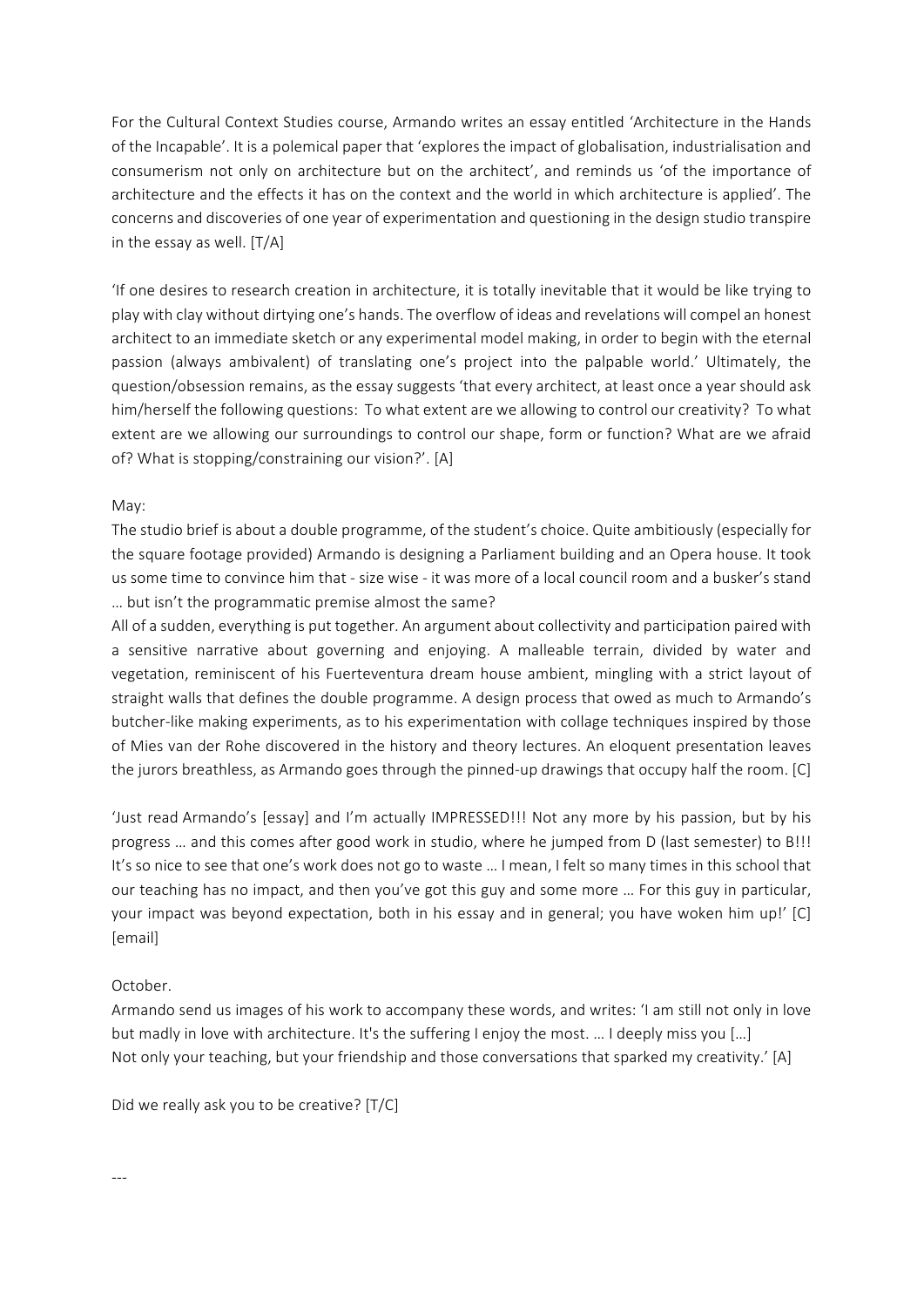Note: Armando, Costandis and Teresa worked together in the first year of the BA (Hons) Architecture Course at the Leeds School of Architecture, Leeds Beckett University, United Kingdom, 2016/17. Year Theme 2016/17: 'Temporary Narratives'. Studio tutors: Ashley Ball, Mohamad Hafeda (year coordinator), Costandis Kizis, Francesco Zuddas. History and Theory lecturers: Costandis Kizis and Teresa Stoppani.

# FIGURES

# 0.A

Year 1 Project 1. Orthographic projection, photography, photocopy, collage and model making are used as media for speculating on the expansion of abandoned everyday objects. Studio director: Mohamad Hafeda. Student: Joseph Sudlow.

## 0.B

Year 1 Project 2. Exploring the physical and social fabric of public pockets in the city centre of Leeds. New 'break spaces' interrupt current practices of public space and introduce new activities and dynamics. Studio director: Mohamad Hafeda. Student: Shaan Singh.

## 0.C

Year 1 Project 3. Proposing double public programmes for the market's outdoor space that go beyond selling and buying and explore the meaning of exchange in relation to site, programme and form. Studio director: Mohamad Hafeda. Student: Ryan John Garganta.

## $0.$ D

Year 1 Project 3. Studio director: Mohamad Hafeda. Student: Nur Isa.

## 1.

Armando J. Uhia Hernandez. From oral to written. Opening narrative for the First Year Studio final project 'Flowing Boundaries'.

## 2.

Armando J. Uhia Hernandez. Before form-making. The basic elements and materials of the proposal in a Mies-inspired collage.

## 3.

Armando J. Uhia Hernandez. 'Flowing Boundaries'. Intuitive model of clay and wood; first material exploration.

## 4.

Armando J. Uhia Hernandez. 'Flowing Boundaries'. The plan; performance and discursive space in a simple double-programme layout.

## 5.

Armando J. Uhia Hernandez. Function and texture; the design for a wall that would host different activities of a break space.

## 6-7-8.